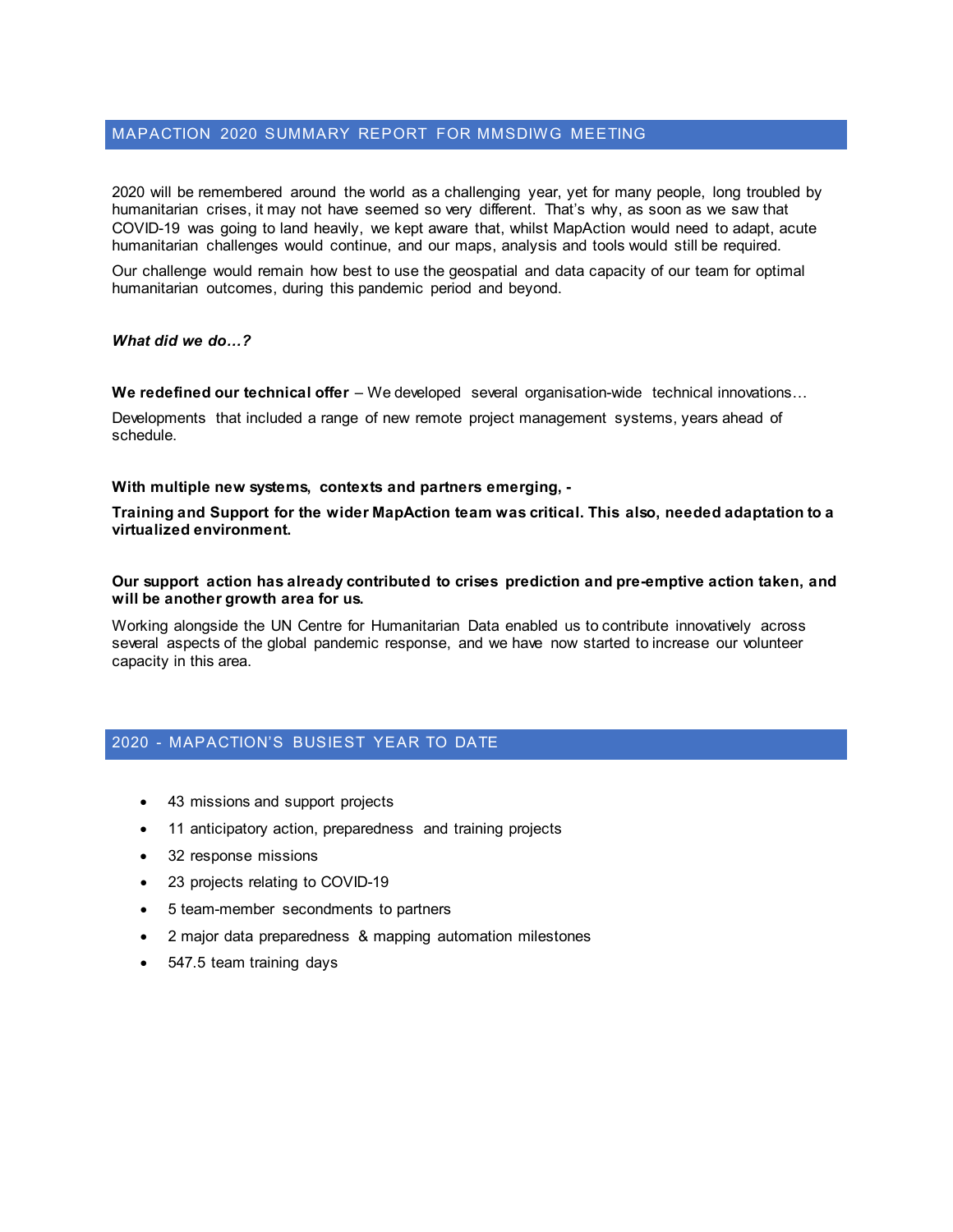### HOW DID WE MADE A DIFFERENCE

#### EMERGENCY RESPONSE

In a year when COVID-19 caused rapidly evolving, multi-layered and life-threatening humanitarian challenges, the scope, scale and configuration of the assistance needed from MapAction required innovation. Organisations everywhere needed urgent help to understand the impacts of the coronavirus to react effectively.

The deal with unprecedented volume of requests for assistance we received as the pandemic took hold, and to apply our resources where they would be most impactful, we established **a global COVID-19 online Help Centre in April 2020.**

In total, we provided emergency-response support 32 times in 2020. Thirty of these missions were conducted remotely (by teams of people working from home). Several lasted for several months. More unusually, five team members were seconded to provide dedicated support to partners and countries for similar periods.

### UNDERSTANDING WHAT WAS NEEDED

Part of the value MapAction provided in 2020 was in helping partners clarify their support needs when faced with novel and formidable circumstances. Our explicit focus on this vital soft skill during our team training over many years was invaluable, as was the experience of previous epidemics such as the 2014 Ebola outbreak.

We helped to rapidly design and implement new information systems, for example, to support frontline health workers worldwide or to ensure the needs of the most vulnerable were met.

### BEYOND COVID

While COVID grabbed most of the headlines in 2020, sadly it didn't mean other disasters went away, and they were often exacerbated by the pandemic.

- Large parts of Africa faced the combined impacts of locust swarms, floods and drought, causing wide-ranging food insecurity.
- An influx of refugees into Northwest Syria and Turkey early in the year put strain on the humanitarian networks attempting to support them.
- In Beirut, an enormous explosion devastated the main port and part of the city.
- And Central America was hit by two powerful and destructive hurricanes in quick succession in December, causing flooding and landslides across the region.

In every case Mapaction provided support, the coronavirus complicated the situation for humanitarian responders, but our role continued in helping analyse the scope of the emergencies and aid decision making.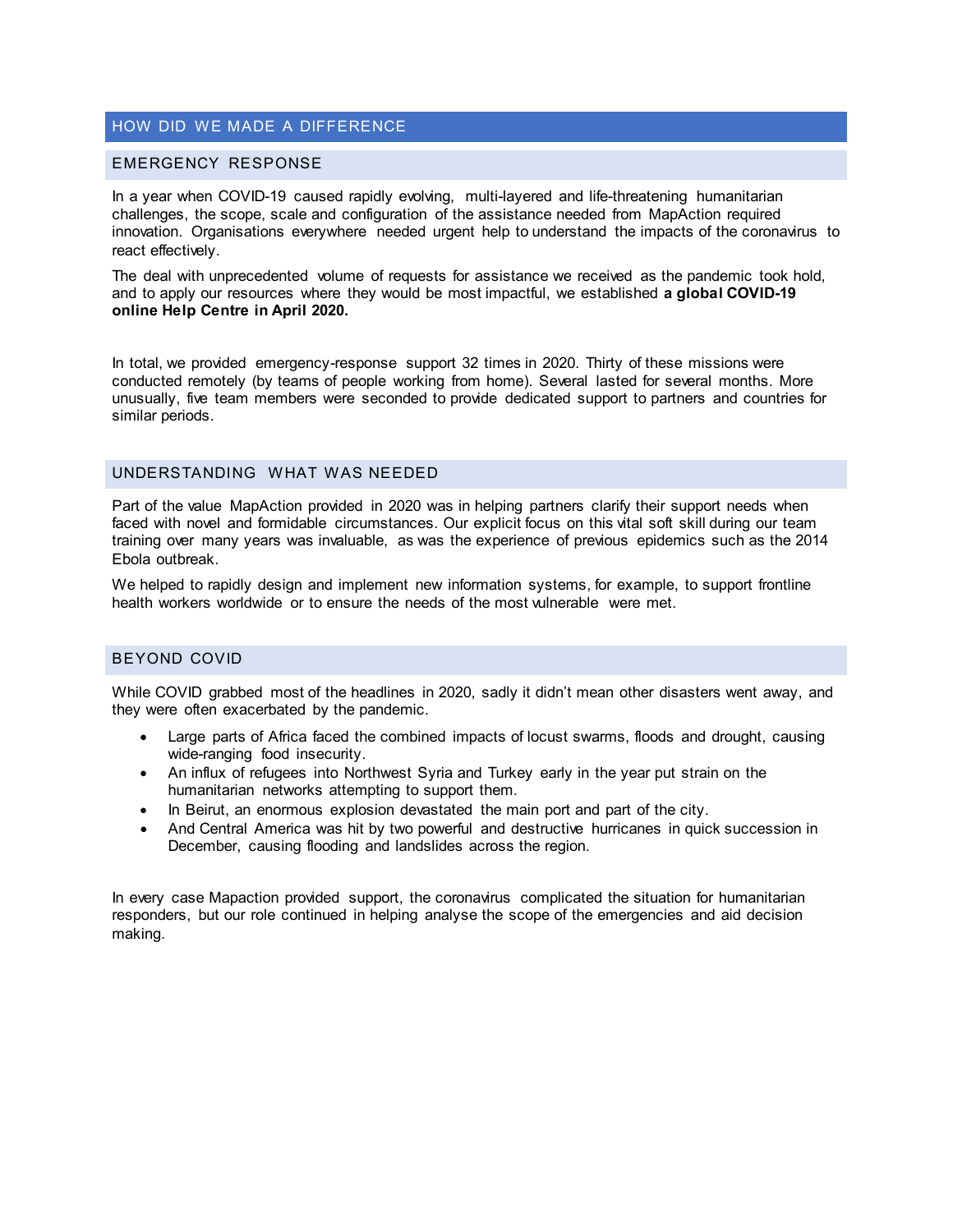

# EMERGENCY RESPONSES VIRTUAL AND OTHER SUPPORT.

# HELPING HURRICANE SURVIVORS IN CENTRAL AMERICA

When two catastrophic hurricanes, Eta and Iota, hit Central America in a single fortnight in November 2020, MapAction had already been working for several months with the UN's Latin America and Caribbean Office (ROLAC) for the Coordination of Humanitarian Affairs (OCHA) to respond to a higher case load caused by COVID-19 and prepare the region for hurricane season. This enabled us to provide vital early support when high winds and torrential rains caused cataclysmic flooding and landslides in Guatemala, Nicaragua, Honduras and El Salvador.

Extracting data from aerial surveys and other sources, we mapped thousands of locations, pinpointing cut-off communities and identifying those at risk of further hazards. Through a combination of long-term collaboration, rapid in-country emergency response and sustained remote support, MapAction played a critical role in the response across the whole region, as well as improving in country systems for the long term.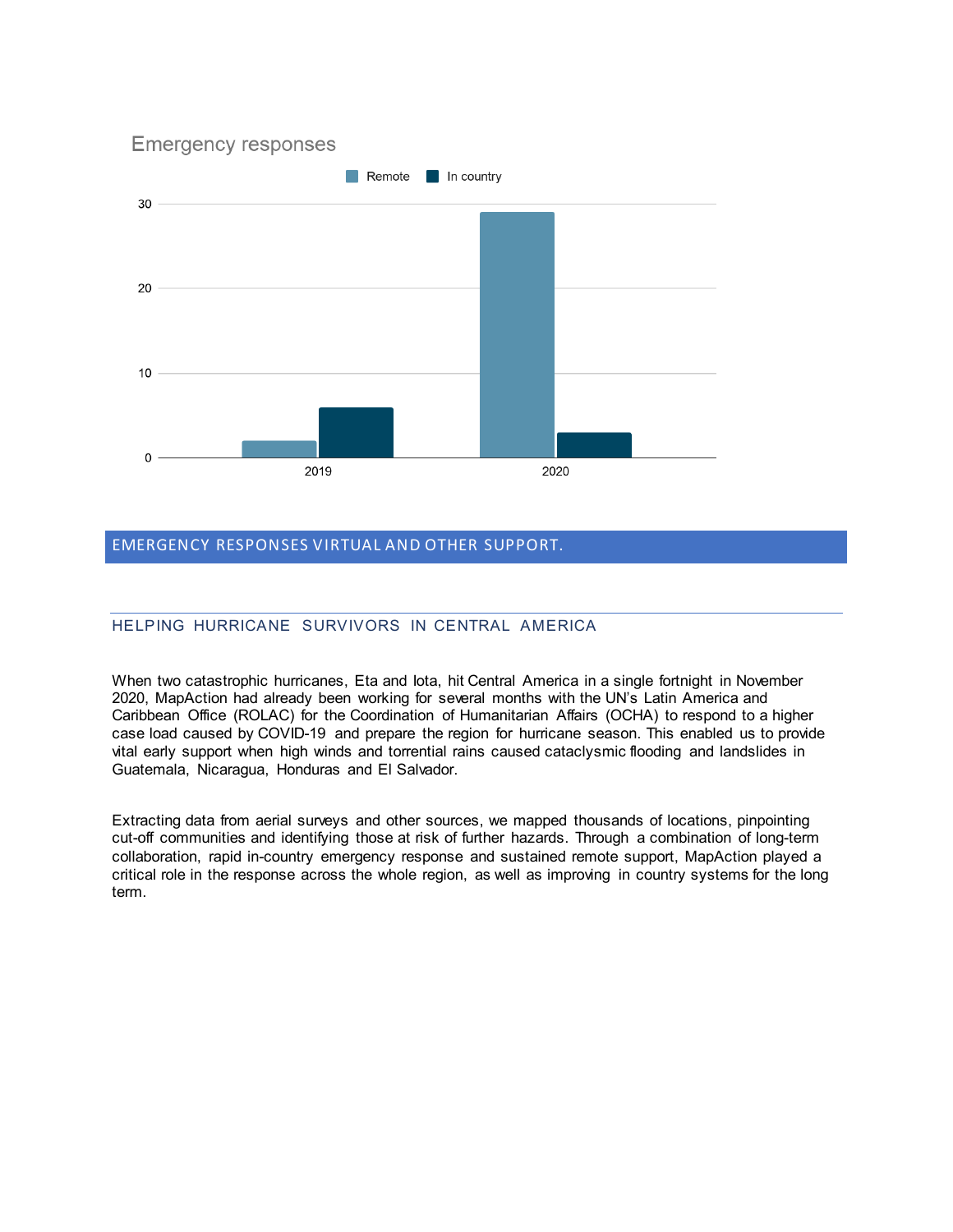#### GETTING AID TO SYRIAN REFUGEES

In March 2020, MapAction was asked by the UN's Office for the Coordination of Humanitarian Affairs (OCHA) to help humanitarian teams in Turkey and Northwest Syria. Almost one million people – 60% of them children – had recently arrived in the region as a result of an upsurge in fighting in Aleppo.

With the added threat of COVID-19 looming, humanitarian organisations needed to rapidly ascertain the location, size and status of around 1,000 temporary and long-term encampments to ensure people had enough food, water, shelter and access to sanitation, healthcare and other essential services.

Camp data was collected by people with varying levels of training, network connectivity etc.

Working remotely due to lockdown restrictions, MapAction created tools and cloud-based solutions and portals to clean the data. creating a 'single source of truth' for humanitarian teams to coordinate their activities and those of agencies on the ground.

The tools we created saved up to 70% of the time usually taken to clean and assess camp location data, which sped up the delivery of aid to people in need.

## PREVENTING FOOD SHORTAGES IN ETHIOPIA

In 2020, Mapaction was part of a UN Team to test an early-warning system for drought-related food insecurity, particularly in Ethiopia and Somalia. This consists of a series of indicators designed to trigger the release of funding so that pre-cursor action can be taken to avoid major food shortages.

### PROTECTING HEALTH WORKERS DURING COVID-19

The number of security incidents affecting healthcare workers has increased due to the COVID-19 pandemic. These included the arson of testing facilities, the targeting of health workers on their way home from clinics, and violent responses to mask requirements worldwide.

MapAction and Insecurity Insight, a non-profit which works to examine threats facing those living and working in dangerous environments, collaborated to create an interactive web map that provides a summary of the number of incidents by country and type and how they affect health workers.

The aim was to support humanitarian decision making, and protect the safety of healthcare workers.

These were some of the major activities, **with the focus being on a transition to remote mechanisms for humanitarian support via new technology, online and cloud-based solutions and remote management systems**.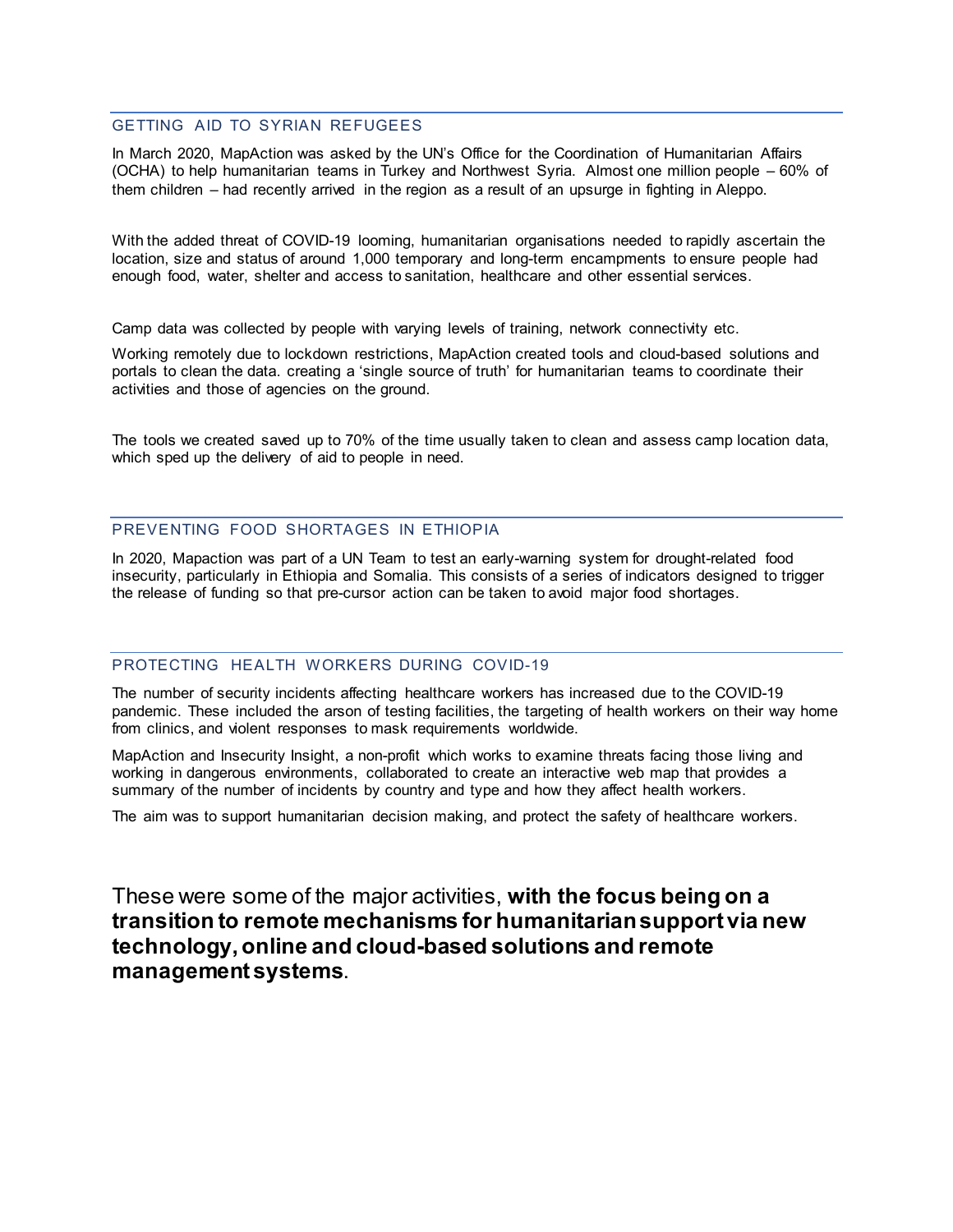## SUPPORTING LOCAL AND REGIONAL NETWORKS AND ORGANISATIONS

We developed a new relationship with the Asian Disaster Risk Reduction Network (ADRRN), a group of 46 NGOs in 20 countries across the Asia Pacific region. We're helping ADRRN develop and maintain a knowledge-sharing platform for its members and a community of interest to solve problems together. We're also working with the Myanmar Community Development Association (CDA) to support operations by mapping their activities.

We supported the Capacity for Disaster Reduction Initiative (CADRI), a global partnership of 20 organisations focused on reducing climate and disaster risk, to develop a digital assessment tool for assessing national and local preparedness and capacity to adapt to climate change.

We helped our regional partner the Caribbean Disaster Emergency Management Agency (CDEMA) to design and build the Caribbean Risk Information System (CRIS), an important new online platform for geospatial data, disaster risk management and climate change adaptation information.

### PLUGGING THE GAPS

A major programme of work, referred to internally as our 'Moonshot,' shifts the focus from reactive to proactive data sourcing and map production. Our aim is to prepare good quality data so we can provide the best maps possible even faster than before, in order to facilitate the most effective humanitarian responses – not just the best maps given the prevailing circumstances in the midst of a humanitarian emergency.

#### TECHNICAL INNOVATION

Since MapAction first started to offer disaster mapping in 2003, many other humanitarian organisations have also started to use geospatial tools and develop their mapping capacities. We actively support this, but we see an urgency to do more.

Modern data science opens up great possibilities for anticipating different types of disasters and modelling their likely scope, geographic spread and impacts in order to trigger preventative measures and reduce or avoid negative outcomes. There is a growing and welcome shift across the sector from responsive to anticipatory humanitarian action.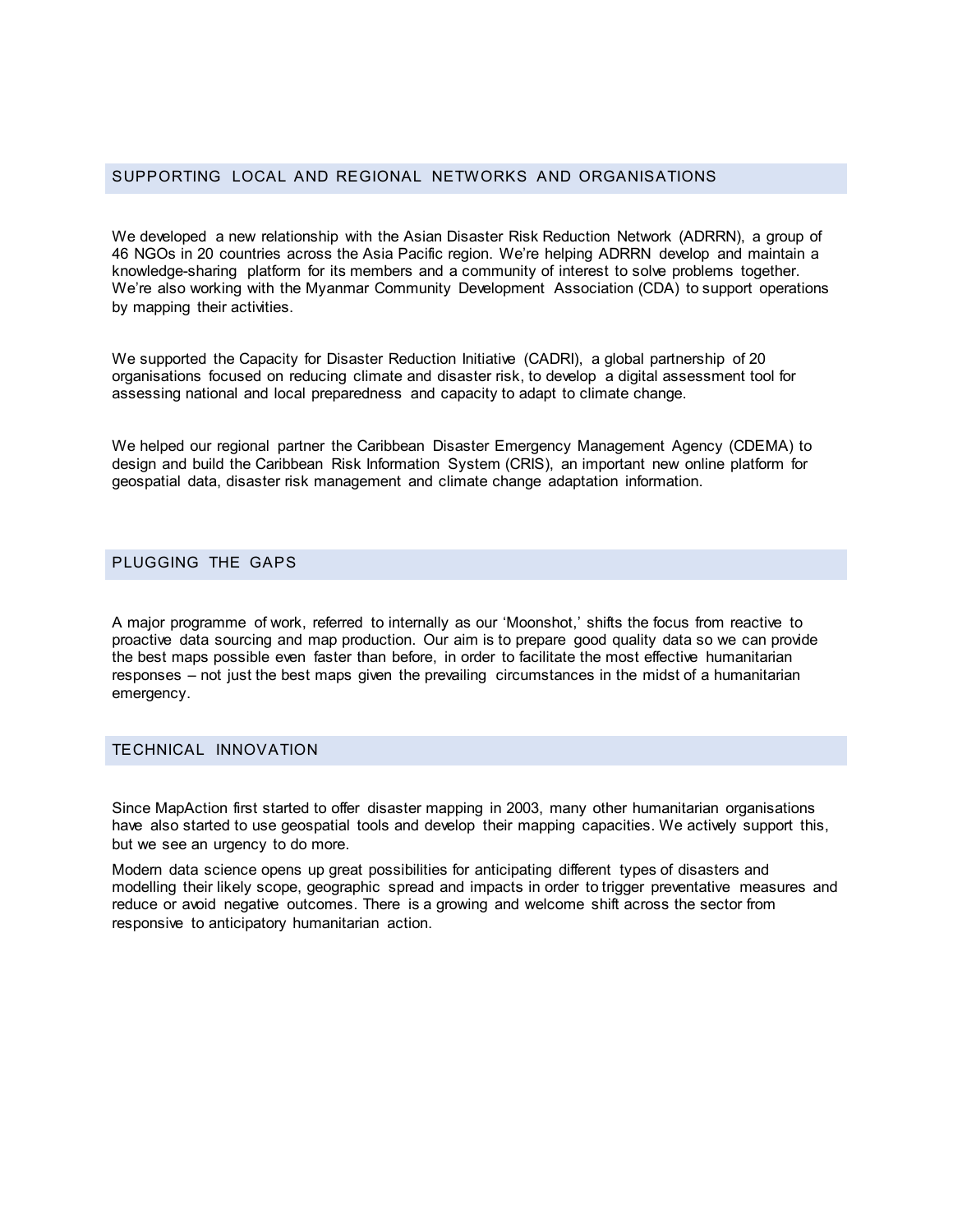### ONLINE APPROACHES

MapAction has long provided remote support to partners to help them prepare for and respond to different types of emergencies, alongside and underpinning the in-country services we offer. In recent years, we have been expanding this approach with the creation of, for example, web mapping tools, information dashboards, and blended and fully online humanitarian mapping courses. However, COVID-19 accelerated this paradigm shift, with remote, online collaboration becoming the dominant approach for all our services and many of our internal operating procedures, as well as our team training.

The establishment in April 2020 of our online Help Centre for COVID-19, supported by an agile approach to project management based on the Jira platform, is a good example of this. The Help Centre provides an easy-to-use entry point for organisations of all kinds to ask for our assistance, and access datasets and support.

### OUR PLANS FOR 2021 AND BEYOND

The compound impacts of COVID-19, climate change and economic insecurity mean the scale of humanitarian need around the world - and associated demand for geospatial information - are only set to increase. We're scaling and strengthening our activities to meet the challenge.

As well as continuing to give our existing partners the help they rely on us to provide, whenever, wherever and however they need it, we are developing new projects, relationships and networks in areas where we see a need and an opportunity to add value. Among other things:

- We're collaborating with GIS specialists across the humanitarian sector to put in place the right supports for the global rollout of COVID-19 vaccines.
- We're partnering with academia to test approaches to predicting, preparing for and averting disasters.
- We're working with partners to ensure data is used responsibly by advocating for change at country level on data availability, interoperability, ethics and standards.
- Through the Asian Disaster Risk Reduction Network, we're strengthening information management and knowledge sharing and developing our collective understanding how disasters impact cities.

Internally, we're adapting and evolving how we work to bolster and extend the services we provide. This includes:

- Continuing to develop tools to automatically detect and address quality issues in data we know is needed in most humanitarian emergencies.
- Automating the production of core maps that give humanitarian coordinators the information they need immediately, freeing up GIS specialists for the mapping tasks that only humans can do.
- Exploring how the needs of women and girls are represented in humanitarian mapping and investigating missing data that could help us understand their unique vulnerabilities, as well as other at-risk groups such as young men in conflict situations.